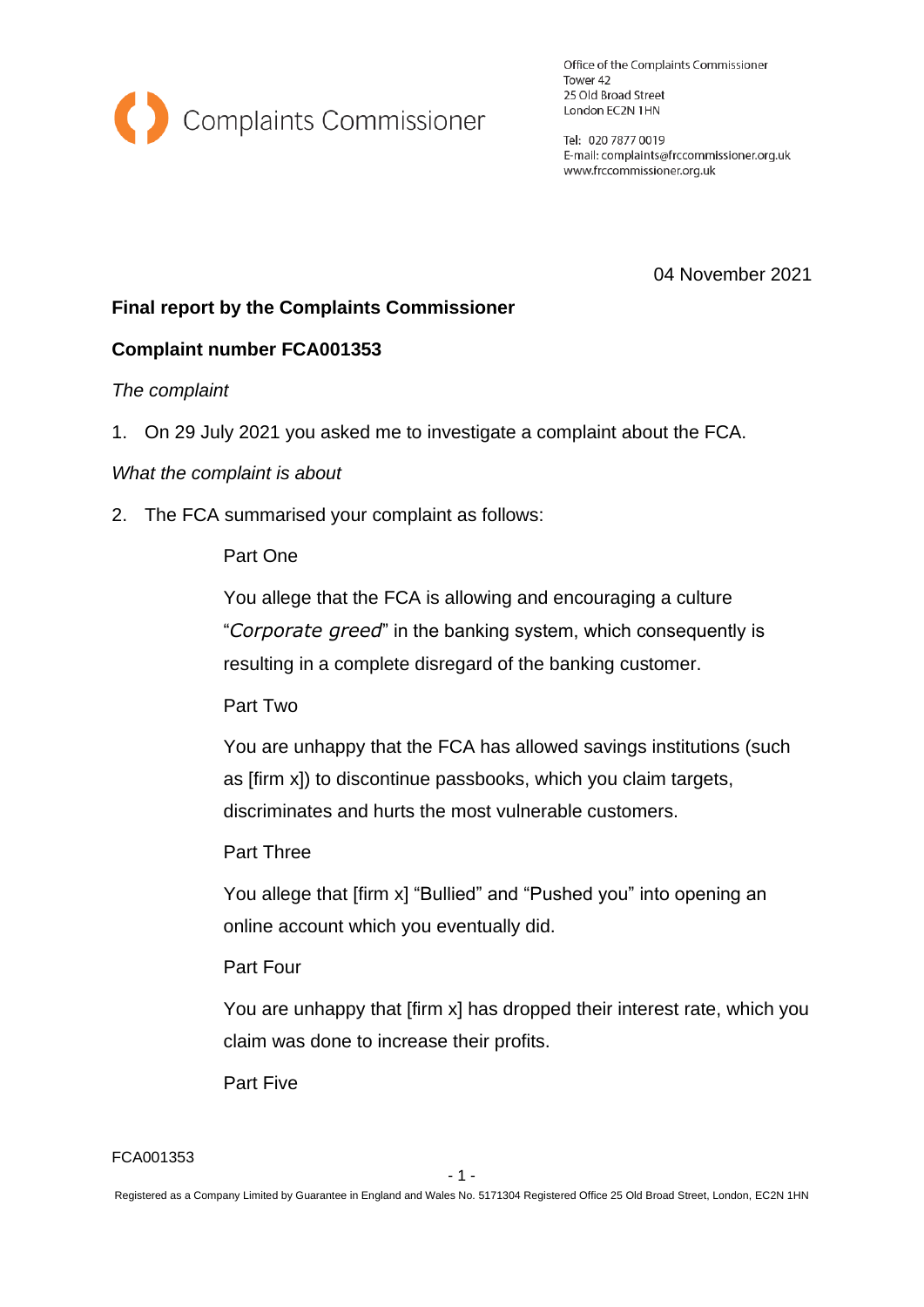You are unhappy with [firm x's] lack of investment in software at the point of customer interaction. This was shown when you had to spend 5 hours on the phone with [firm x] just to change your account.

### Part Six

You are unhappy with the way bank staff at [firm x] treated you when you enquired about the change of interest rate. You claim that they were talking down to you and treating you unfairly.

### Part Seven

You are unhappy that you had to reconfirm and check things whenever you interact with [firm x]. You claim this was unnecessary as they had been caught previously trying to "Rip you off". This has caused you a huge amount of stress and upset.

As a remedy, you would like the FCA to take action in addressing this complaint and whether you are eligible in receiving some form of a compensatory payment.

### *What the regulator decided*

3. The FCA did not uphold your complaint, they advised you:

I am very sorry to hear about your difficulties, and that you have taken a huge amount of stress and upset in your dealings with [firm x]. I can fully appreciate that money is a worrying thing, especially in these current times.

However, I am unable to investigate your complaint because it is out of scope of the Complaints Scheme. This is set out in paragraph 1.1 of the Scheme and Part 6 of the Financial Services Act 2012. The Scheme is in place to deal with complaints that arise from the exercise of or failure to exercise, any of the FCA's relevant functions.

You have requested as part of a potential remedy to outline any potential eligibility you may have in receiving a compensatory payment.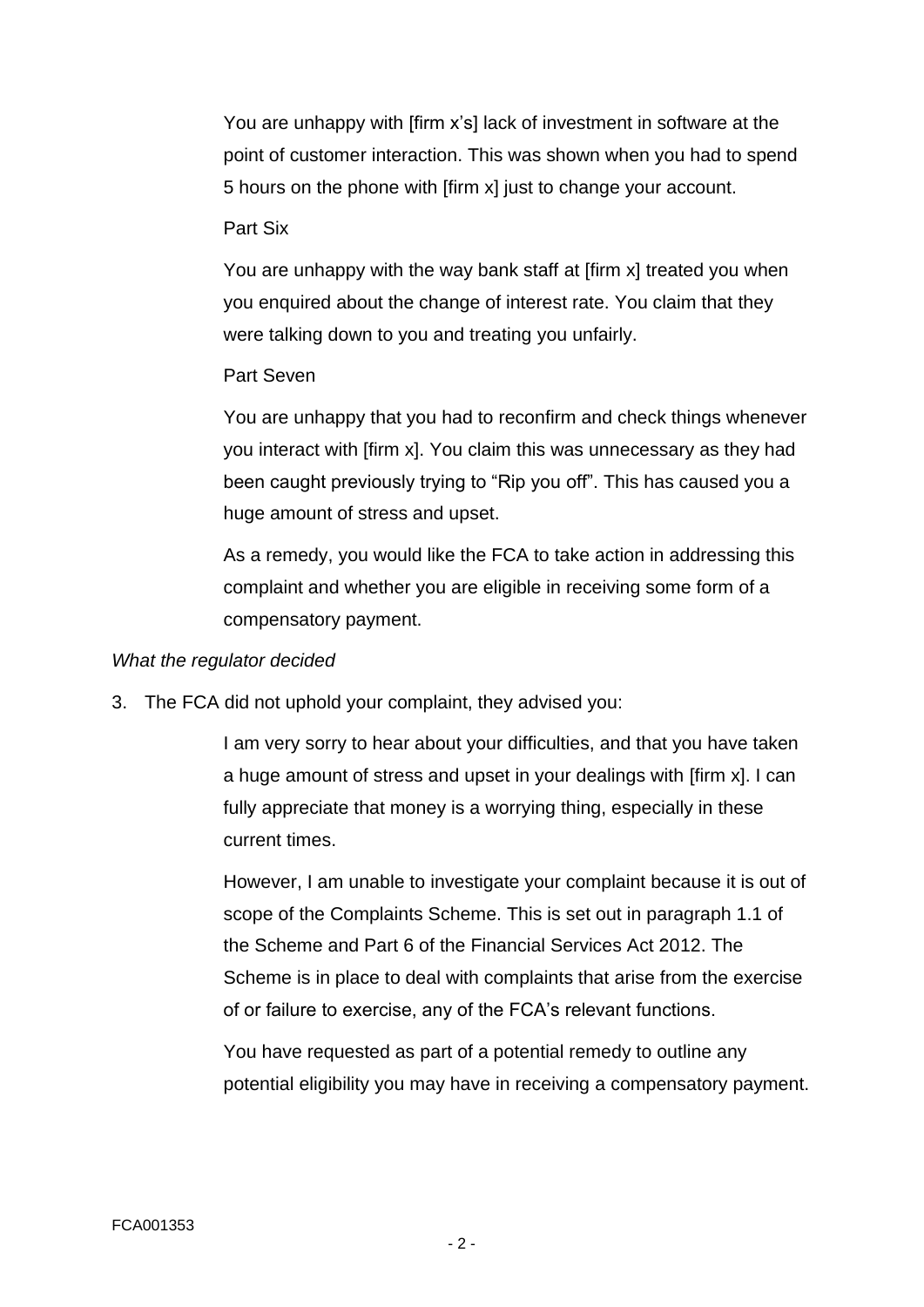This is explained on our website, under the following section: "Complaints Scheme: our approach to remedies". A link to this page is provided here for your viewing.

In consideration of any potential eligibility, it is my view that having considered factors set out in paragraph 7.14 of the Scheme, no prospective compensatory payment towards the allegations raised on this complaint is available on this occasion.

## *Why you are unhappy with the regulator's decision*

4. You have told my office that:

Your complaint relates to [firm x] forcing you to move to a digital account and taking away the ability to use passbooks. This is prejudicial, discriminatory and biased against vulnerable people, those of lower education, special needs, black and ethnic minorities.

The FCA have had conversations with you tried to confuse you and have failed to answer your core questions. This has been very stressful and upsetting to you.

The main outcome you want is honesty. For the FCA and the banking Industry to realise that getting rid of passbooks is biased.

You said you have already been to FOS about an insurance matter and they stressed you out and were unhelpful and it made you anxious and stressed.

You have several more complaints about banks but can't make them due to the stress that you have with FOS.

## *Preliminary points (if any)*

5. This Complaints Scheme is concerned with the actions or inactions of the FCA. It cannot deal with complaints against banks, individual firms [or against the Financial Ombudsman Service (FOS)], nor is it a redress service for individual consumer complaints. The Financial Services and Markets Act 2000 explicitly provides for a consumer redress service separated from the FCA.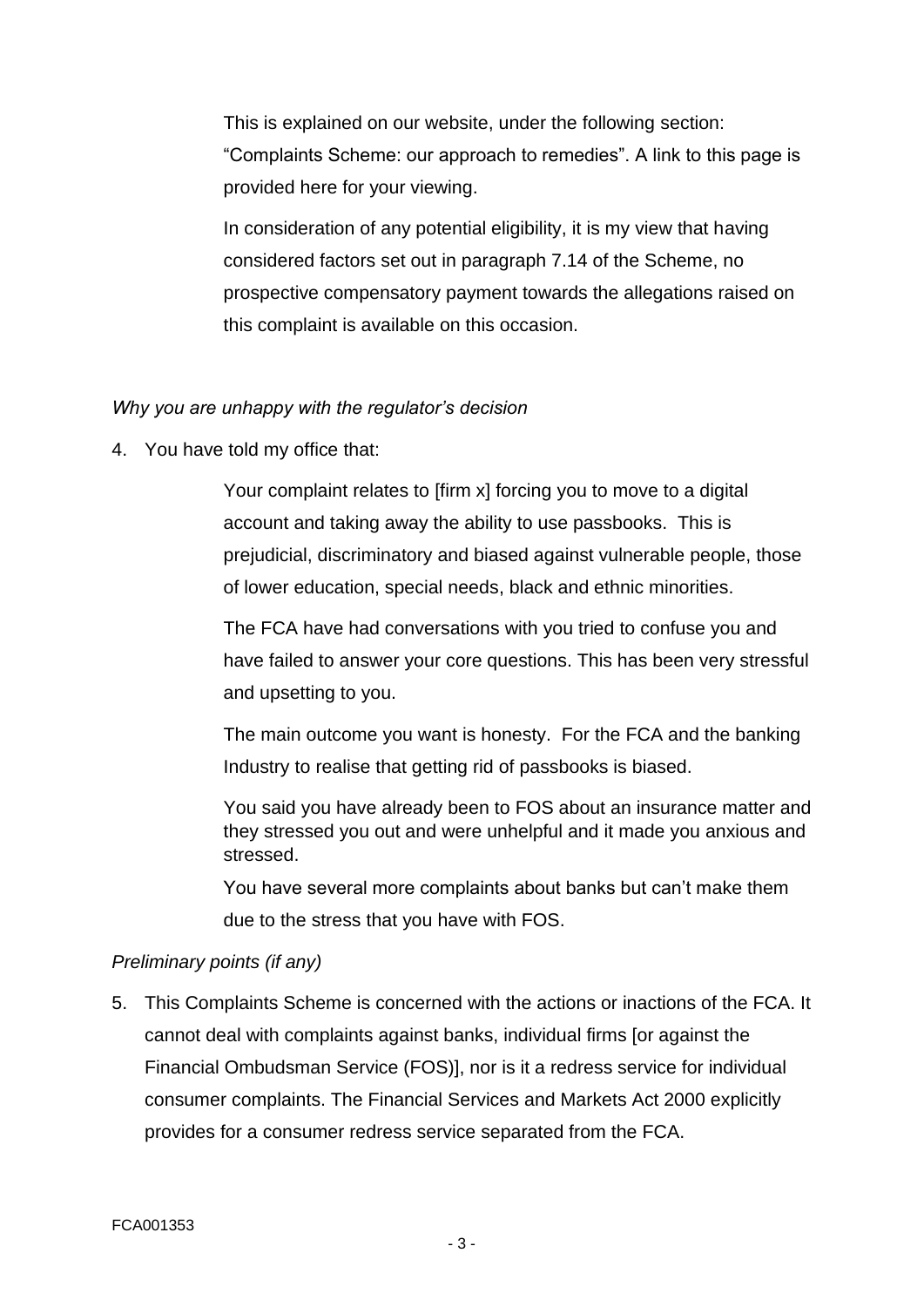6. That does not mean that the FCA cannot investigate concerns arising from information about individual complaints, but it investigates for the purpose of considering whether or not regulatory action is justified, rather than whether or not the individual requires redress. The fact that a bank may have done something which justifies redress does not automatically mean that regulatory action is justified – that would depend upon the scale of the problem, and the risk of recurrence.

## *My analysis*

7. You are unhappy you no longer have a passbook facility with your [firm x] account. You have complained to the FCA about this as no data gathering was done to see what impact this would have. This is prejudicial, discriminatory and biased against vulnerable people, those of lower education, special needs, black and ethnic minorities.

You are also unhappy with the way your complaint was handled by the FCA.

I can sympathise with your situation and I am sorry to hear how upsetting and stressful this has been for you, however as confirmed by the FCA, your complaint about [firm x] should be directed to FOS, the FCA were not involved in the decision to remove the passbook facility from your account with [firm x]. Whilst I note you don't want to complain to the FOS due to your previous experience communicating with them, that does not mean the complaint can be reviewed by the FCA or my office.

I have looked at the file the FCA have provided, which includes the communication you have had with them. I am happy the FCA have dealt with your complaint appropriately.

You have made a request for compensation as a result of the way your complaint has been dealt with by the FCA and my office, whilst I can sympathise you have found the experience stressful, I have found no reason for you to be awarded compensation.